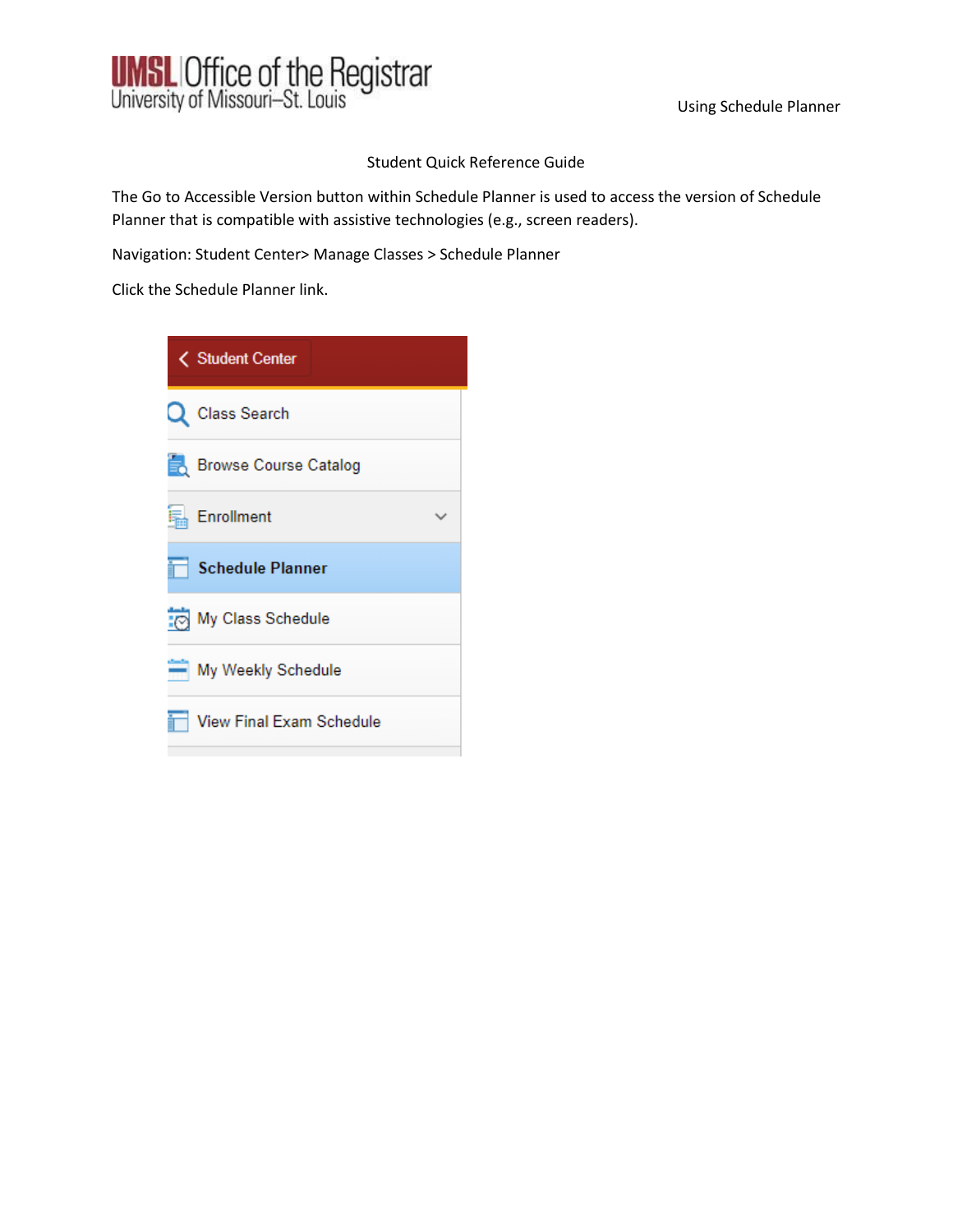

#### Using Schedule Planner

#### To launch the Schedule Planner, select Open Schedule Planner

#### **Schedule Planner**

| $\mathbf{u}$ | The Schedule Planner helps you plan<br>your class schedule. You may need to<br>disable the pop-up blocker of your<br>internet browser to successfully launch<br>the Schedule Planner. |
|--------------|---------------------------------------------------------------------------------------------------------------------------------------------------------------------------------------|
|              |                                                                                                                                                                                       |



#### Select the Term followed by the Session



#### **Select Term**



✔ Save and Continue



#### **Select Session**

| ◡ | <b>Select All Sessions</b> |
|---|----------------------------|
|   | Eight Week - First         |
|   | Eight Week - Second        |
|   | Off Schedule - One         |
|   | Off Schedule - Two         |
|   | Regular Academic Session   |
|   | $\vee$ Save and Continue   |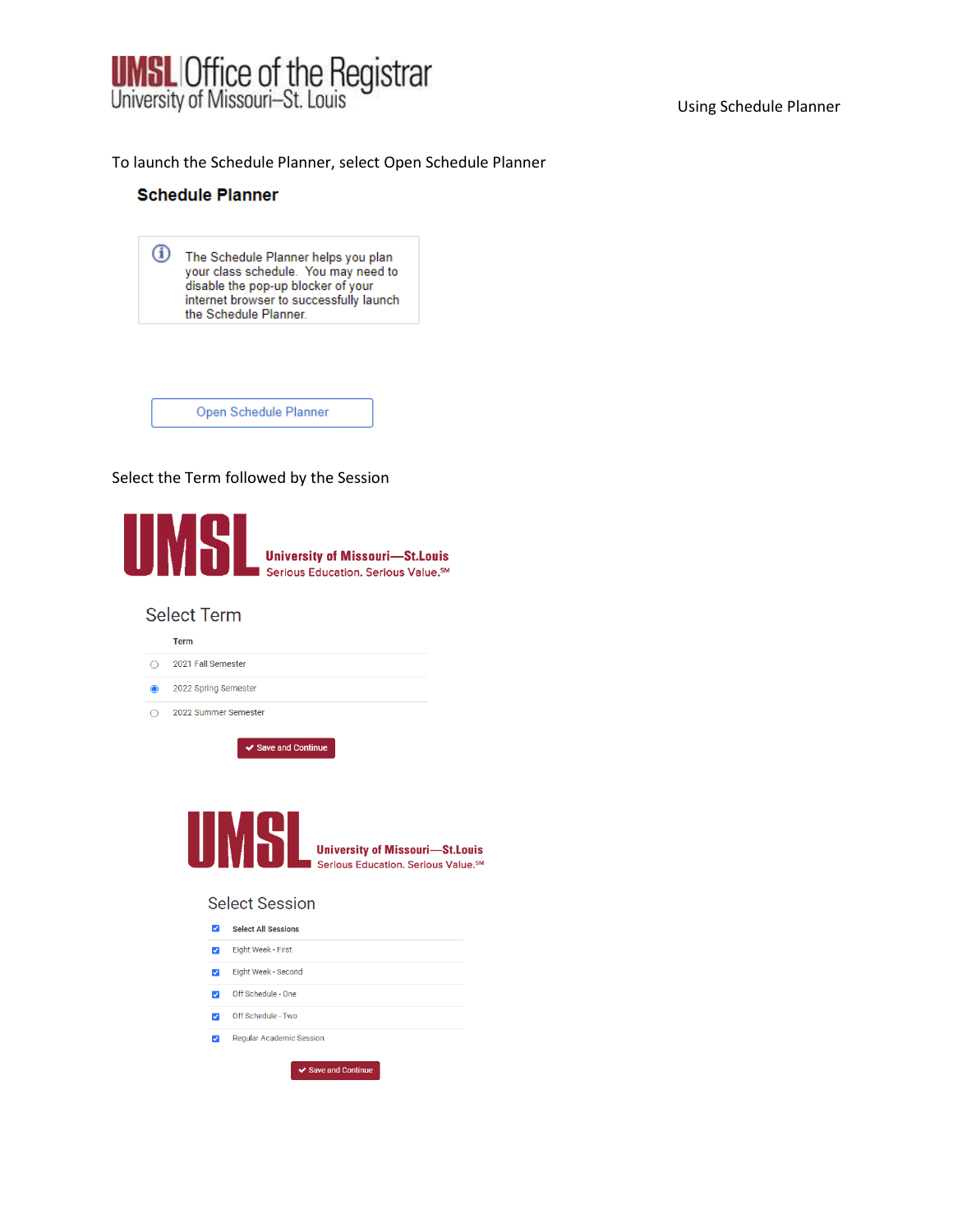

#### Using Schedule Planner

#### Begin building your schedule by adding courses. Select the Add Course button.

| <b>Course Status</b>        | Open Classes Only                                                                 | Change       | <b>Term</b>              | 2022 Spring Semester                                      |   | Change                |
|-----------------------------|-----------------------------------------------------------------------------------|--------------|--------------------------|-----------------------------------------------------------|---|-----------------------|
| <b>Academic Groups</b>      | All Academic Groups Selected                                                      | Change       | <b>Sessions</b>          | All Sessions Selected                                     |   | Change                |
| <b>Campuses</b>             | 1 of 2 Selected                                                                   | Change       | <b>Instruction Modes</b> | All Instruction Modes Selected                            |   | Change                |
| Courses                     | Instructions: Add desired courses and breaks and click Generate Schedules button! | + Add Course | <b>Breaks</b>            |                                                           | × | + Add Break           |
|                             | Add the courses you wish to take for the upcoming term.                           |              |                          | Add times during the day you do not wish to take classes. |   |                       |
| <b>Schedules</b>            |                                                                                   |              |                          | <b>CE</b> Advanced Options                                | m | <b>View Schedules</b> |
| <b>2</b> Generate Schedules |                                                                                   |              |                          |                                                           |   |                       |

From the Add Course page, enter the subject followed by the course. Then select the Add Course button. Continue adding all the courses you are interested in taking for the semester

| <b>By Subject</b> | Search by Course<br>Attribute | Search By Section<br>Attribute                                                                                                                          | Search By Instructor                                                                                                                                         | <b>Courses</b>                       |
|-------------------|-------------------------------|---------------------------------------------------------------------------------------------------------------------------------------------------------|--------------------------------------------------------------------------------------------------------------------------------------------------------------|--------------------------------------|
| My Planner        | <b>By Class Number</b>        |                                                                                                                                                         |                                                                                                                                                              | Choose a Course and click Add Course |
|                   | Subject                       | <b>Business Administration - BUS AD</b>                                                                                                                 |                                                                                                                                                              |                                      |
|                   | <b>Course</b>                 | 2900 - Legal Environ Business                                                                                                                           | v                                                                                                                                                            |                                      |
|                   |                               | business, the historical development of this relationship. This course<br>emphasizes understanding and being able to apply basic legal principles in an | and meaning of law, sources of law, legal process and institutions. The legal<br>environment of business is defined as the relationship of government toward |                                      |

## Add Courses for 2022 Spring Semester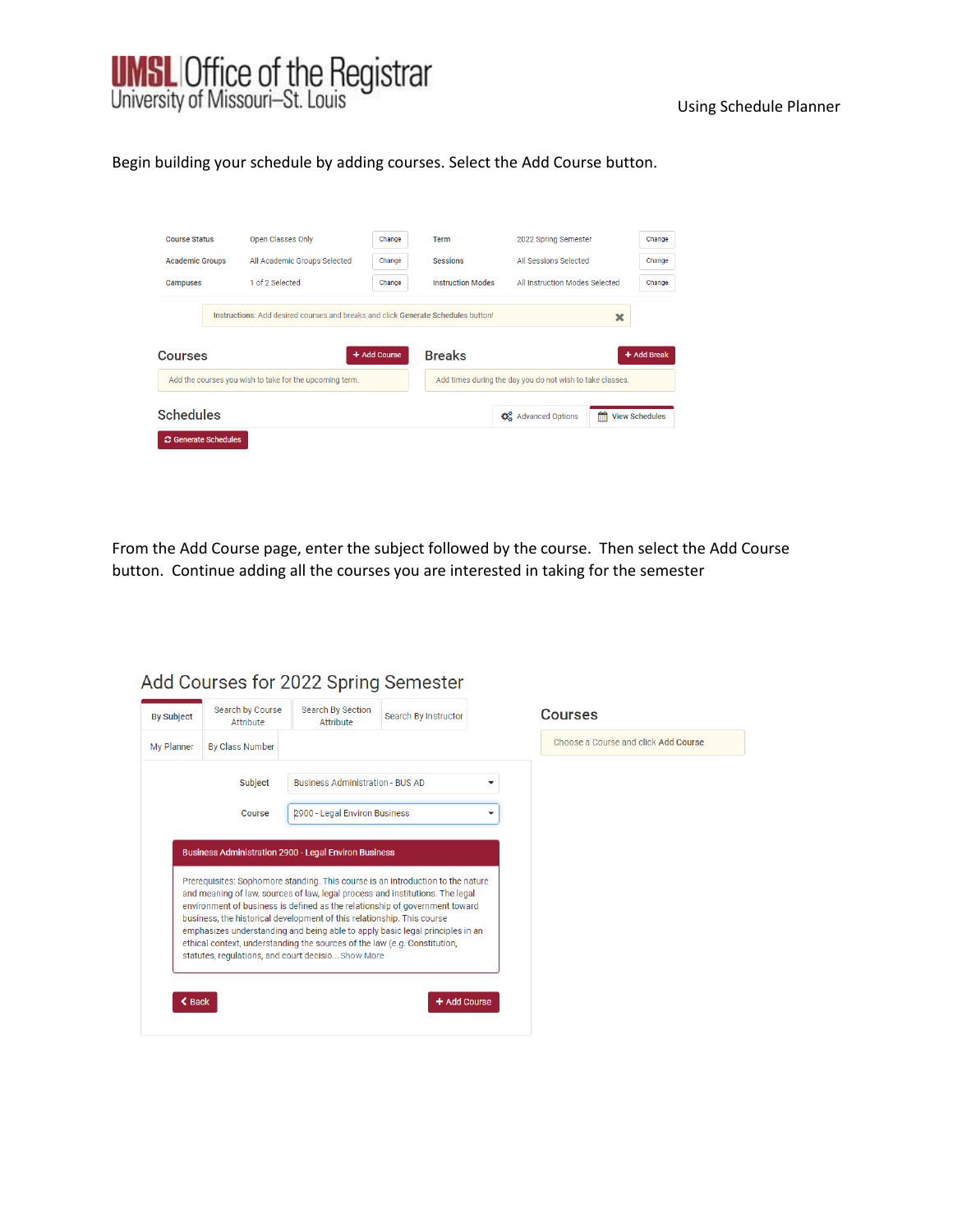

Each class will display on the right hand margin of the page.

Once finished adding courses, select the Back button

| <b>By Subject</b> | Search by Course<br>Attribute                                | Search By Section<br>Attribute                                         | Search By Instructor                                                                                                                                                  | <b>Courses</b>                                                            |               |
|-------------------|--------------------------------------------------------------|------------------------------------------------------------------------|-----------------------------------------------------------------------------------------------------------------------------------------------------------------------|---------------------------------------------------------------------------|---------------|
| My Planner        | By Class Number                                              |                                                                        |                                                                                                                                                                       | <b>Business Administration 2900</b><br>➊<br><b>Legal Environ Business</b> | $\circledR$   |
|                   | Subject                                                      | <b>Economics - ECON</b>                                                |                                                                                                                                                                       | <b>Computer Science 1250</b><br>$\mathbf 6$<br>Intro to Computing         | $\circledR$   |
|                   | Course                                                       | 1001 - Prin of Microeconomics                                          | ۰                                                                                                                                                                     | Economics 1001<br>A<br><b>Prin of Microeconomics</b>                      | $\circledast$ |
| $\triangle$ Back  | Economics 1001 - Prin of Microeconomics<br>resource markets. | Prerequisite: MATH 1030. Introduction to the determinants of household | demand, production and cost, and market prices. Applies the principles of<br>individual decision-making behavior to understanding goods, services and<br>+ Add Course |                                                                           |               |

#### Next, select the Add Break button

| <b>Course Status</b>        | Open Classes Only                                                                                                                      | Change | Term                     | 2022 Spring Semester                                      |   | Change                |  |  |
|-----------------------------|----------------------------------------------------------------------------------------------------------------------------------------|--------|--------------------------|-----------------------------------------------------------|---|-----------------------|--|--|
| <b>Academic Groups</b>      | All Academic Groups Selected                                                                                                           | Change | <b>Sessions</b>          | All Sessions Selected                                     |   | Change                |  |  |
| Campuses                    | 1 of 2 Selected                                                                                                                        | Change | <b>Instruction Modes</b> | All Instruction Modes Selected                            |   | Change                |  |  |
| Courses                     | Instructions: Add desired courses and breaks and click Generate Schedules button!<br>×<br><b>Breaks</b><br>+ Add Course<br>+ Add Break |        |                          |                                                           |   |                       |  |  |
|                             | Add the courses you wish to take for the upcoming term.                                                                                |        |                          | Add times during the day you do not wish to take classes. |   |                       |  |  |
| <b>Schedules</b>            |                                                                                                                                        |        |                          | <b>C</b> Advanced Options                                 | m | <b>View Schedules</b> |  |  |
| <b>2</b> Generate Schedules |                                                                                                                                        |        |                          |                                                           |   |                       |  |  |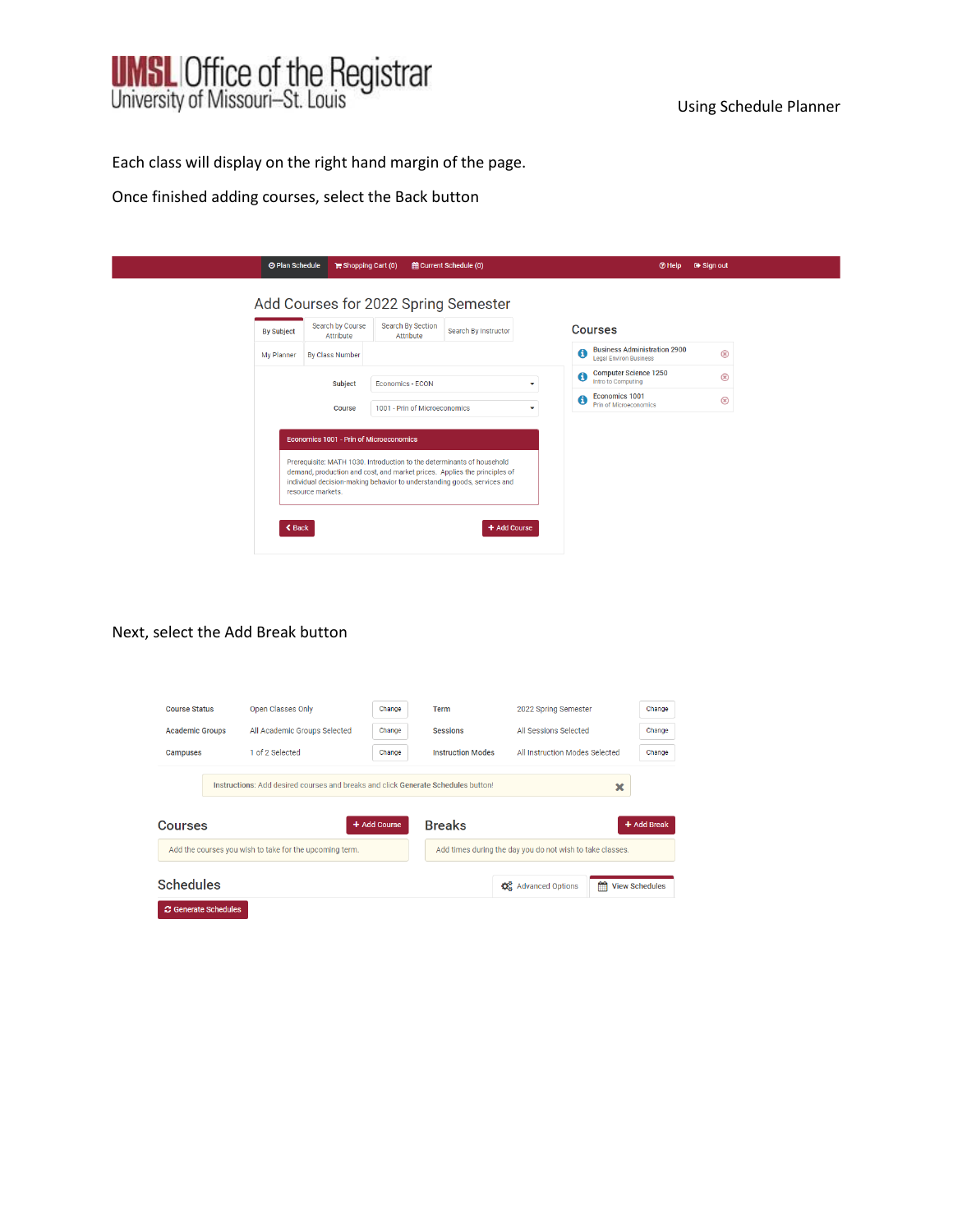

Enter the break name, start and end times, and days in which you are not available for classes. This could include things such as athletic practices, work schedule, and more.

Select the Add Break button

## **Add New Break**

| Breaks are times during the day that you do not wish to take classes. |                                                                        |  |
|-----------------------------------------------------------------------|------------------------------------------------------------------------|--|
| <b>Break Name</b>                                                     |                                                                        |  |
| <b>Start Time</b>                                                     | am pm<br>12<br>00<br>$\checkmark$<br>$\checkmark$<br>×                 |  |
| <b>End Time</b>                                                       | am pm<br>00<br>$\checkmark$<br>$\checkmark$<br>÷                       |  |
| <b>Days</b>                                                           | ○ Select Weekdays                                                      |  |
|                                                                       | <b>MON TUE</b><br><b>THU</b><br>WED<br><b>FRI</b><br>SAT<br><b>SUN</b> |  |
|                                                                       | ◆ Add Break<br>$\triangle$ Back                                        |  |

Next, select the Generate Schedules button on the bottom of the page

| <b>Schedules</b>       | $\mathbf{\ddot{Q}_8^B}$ Advanced Options | View Schedules |
|------------------------|------------------------------------------|----------------|
| ■ ○ Generate Schedules |                                          |                |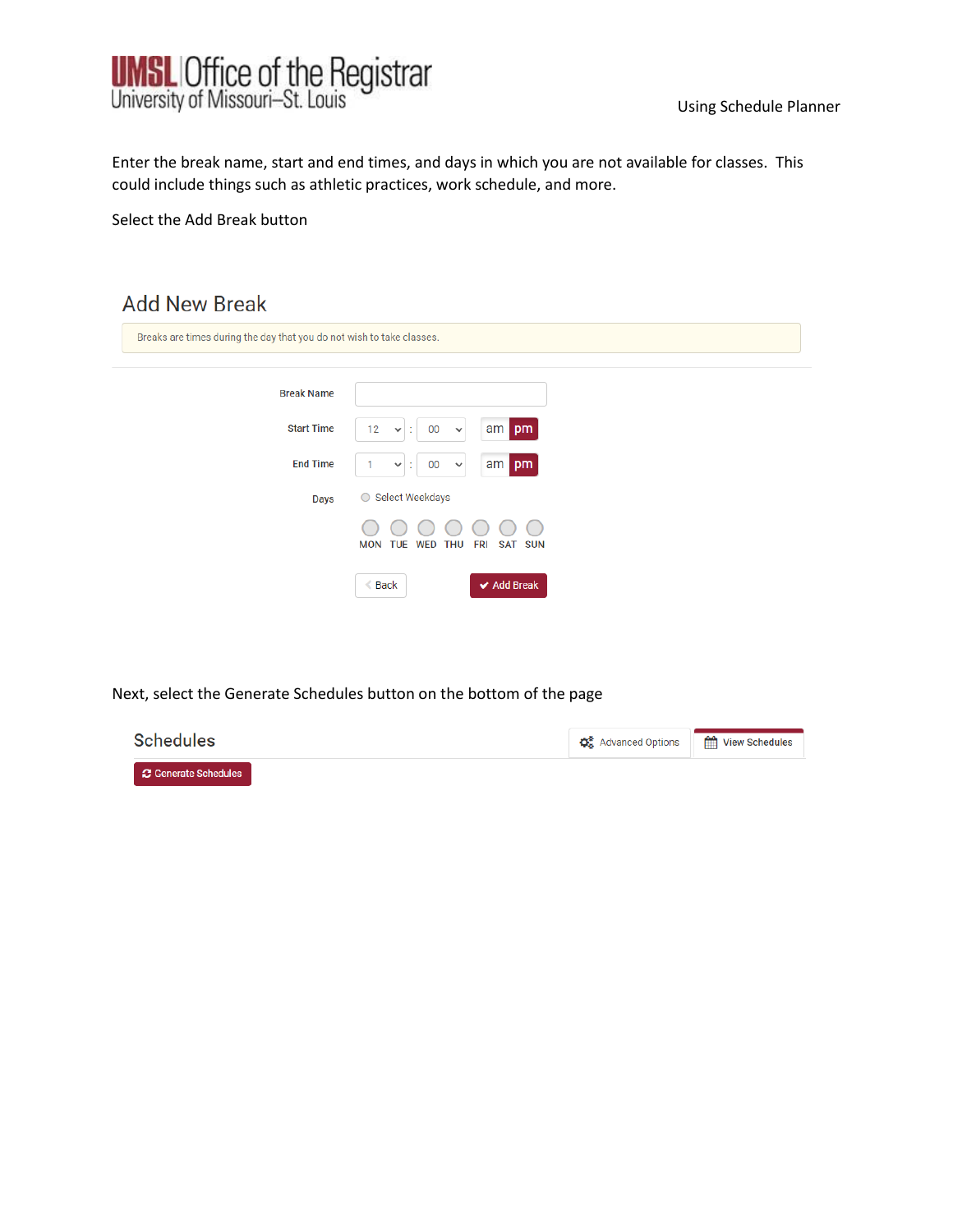# **UMSL Office of the Registrar**<br>University of Missouri-St. Louis

#### Using Schedule Planner

Potential schedules will be returned. Click on the View hyperlink to review each schedule

|             |    |                                 | <b>Generated 57 Schedules</b>                                                                           |
|-------------|----|---------------------------------|---------------------------------------------------------------------------------------------------------|
|             |    |                                 |                                                                                                         |
| View        |    | Θ                               | Work, 2900-Business Administration-004-10848, 1250-Computer Science-004-10280, 1001-Economics-005-12299 |
| View        | 2  | $^\circledR$                    | Work, 2900-Business Administration-003-10851, 1250-Computer Science-001-10276, 1001-Economics-005-12299 |
| <b>View</b> | 3  | $^{\circ}$                      | Work, 2900-Business Administration-003-10851, 1250-Computer Science-001-10276, 1001-Economics-004-10866 |
| <b>View</b> | 4  | $^\circledR$                    | Work, 2900-Business Administration-003-10851, 1250-Computer Science-001-10276, 1001-Economics-002-10864 |
| <b>View</b> | 5  | ⊕                               | Work, 2900-Business Administration-003-10851, 1250-Computer Science-001-10276, 1001-Economics-001-10863 |
| <b>View</b> | 6  | ⊕                               | Work, 2900-Business Administration-002-10850, 1250-Computer Science-004-10280, 1001-Economics-005-12299 |
| View        | 7  | Q                               | Work, 2900-Business Administration-002-10850, 1250-Computer Science-004-10280, 1001-Economics-004-10866 |
| View        | 8  | $\bm{\mathsf{\Theta}}$          | Work, 2900-Business Administration-002-10850, 1250-Computer Science-004-10280, 1001-Economics-003-10865 |
| View        | -9 | $\bm{\mathsf{\scriptstyle{Q}}}$ | Work, 2900-Business Administration-002-10850, 1250-Computer Science-004-10280, 1001-Economics-001-10863 |
| View 10     |    | $\bm{\Theta}$                   | Work, 2900-Business Administration-002-10850, 1250-Computer Science-003-10255, 1001-Economics-005-12299 |
| View 11     |    | $\bm{\Theta}$                   | Work, 2900-Business Administration-002-10850, 1250-Computer Science-003-10255, 1001-Economics-003-10865 |
| View 12     |    | ⊕                               | Work, 2900-Business Administration-002-10850, 1250-Computer Science-003-10255, 1001-Economics-001-10863 |

Once you find the schedule that fits best, select the Validate button.

This will identify if there are any roadblocks such as pre-requisites, closed class, etc.

Once you have successfully validated, select the Send to Shopping Cart button.

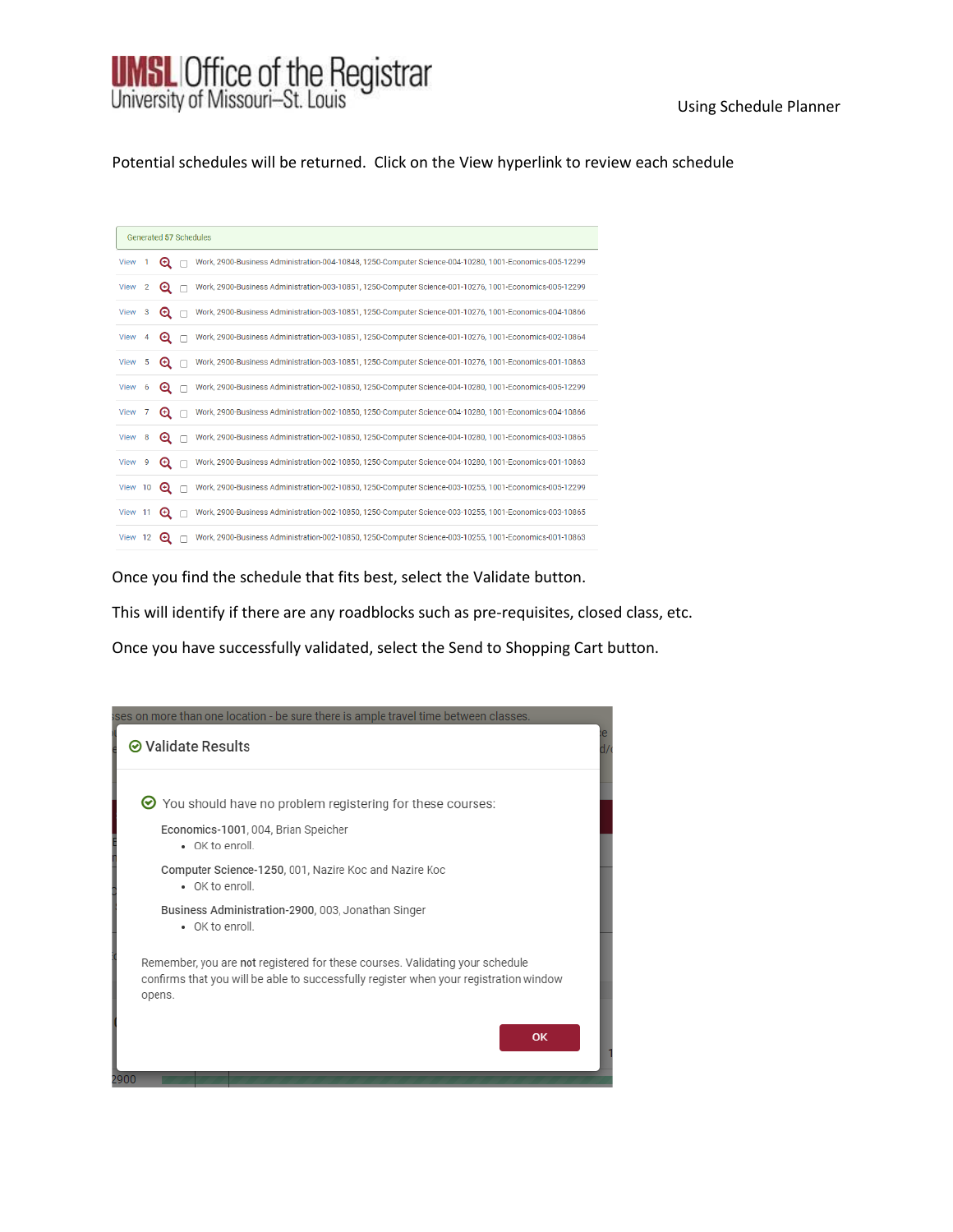

If a course has some preferences, you can enter them here before returning to the Shopping Cart

#### Select the Next button to proceed

| ᄎ<br>Before you add this to your cart<br>Set your class preferences below.<br>Don't worry, you can change them later if you need to.                                                                                                                                            |                                              |             |  |  |  |  |
|---------------------------------------------------------------------------------------------------------------------------------------------------------------------------------------------------------------------------------------------------------------------------------|----------------------------------------------|-------------|--|--|--|--|
| Cancel                                                                                                                                                                                                                                                                          |                                              | <b>Next</b> |  |  |  |  |
| <b>Business Administration-2900 003</b><br><b>Title: Legal Environ Business</b><br>Subject: Business Administration<br>Course: 2900<br>Section: 003<br><b>Component: INT</b><br>Session: Regular Academic Session<br>Instructor: Jonathan Singer<br>$Day(s)$ & Location $(s)$ : | <b>Permission</b><br>Number (If<br>Required) | (1 of 3)    |  |  |  |  |

## Once finished you will be returned to the Shopping Cart

#### Select the Register button

|             | <b>O Plan Schedule</b><br>$\blacktriangleright$ Shopping Cart (3)               |                                | 論 Current Schedule (0) |                 |                                                        |                                                            | <b>T</b> Help   | <b>■ Sign out</b> |
|-------------|---------------------------------------------------------------------------------|--------------------------------|------------------------|-----------------|--------------------------------------------------------|------------------------------------------------------------|-----------------|-------------------|
|             | Shopping Cart for 2022 Spring Semester                                          |                                |                        |                 |                                                        |                                                            |                 |                   |
|             |                                                                                 |                                |                        | $\boxdot$ Email | $\vee$ Validate                                        | Edit Cart                                                  | $\ominus$ Print | Register          |
|             | <b>Subject</b>                                                                  | <b>Course</b>                  | <b>Section</b>         | Component       |                                                        | Day(s) & Location(s)                                       |                 |                   |
| A           | <b>Business Administration</b>                                                  | 2900                           | 003                    | <b>INT</b>      |                                                        | Online                                                     |                 |                   |
| 6           | <b>Computer Science</b>                                                         | 1250                           | 001                    | <b>LEC</b>      |                                                        | WF 9:00am - 10:50am - Express Scripts Hall-00005<br>Online |                 |                   |
| 0           | Economics                                                                       | 1001                           | 004                    | <b>LEC</b>      | MWF 11:00am - 11:50am - Social Sciences Business-00411 |                                                            |                 |                   |
|             | Week 2 (01/24/2022 - 01/31/2022)<br>Week<br><b>Business Administration 2900</b> | $\overline{2}$<br>$\mathbf{1}$ | 3<br>4                 | 7<br>5<br>6     | 9<br>8<br>10                                           | 11<br>12                                                   | 13<br>15<br>14  | 16                |
|             | Computer Science 1250                                                           |                                |                        |                 |                                                        |                                                            |                 |                   |
|             | Economics 1001                                                                  |                                |                        |                 |                                                        |                                                            |                 |                   |
|             | <b>Monday</b>                                                                   | <b>Tuesday</b>                 |                        | Wednesday       |                                                        | <b>Thursday</b>                                            |                 | <b>Friday</b>     |
| 8am<br>8:15 |                                                                                 |                                |                        |                 |                                                        |                                                            |                 |                   |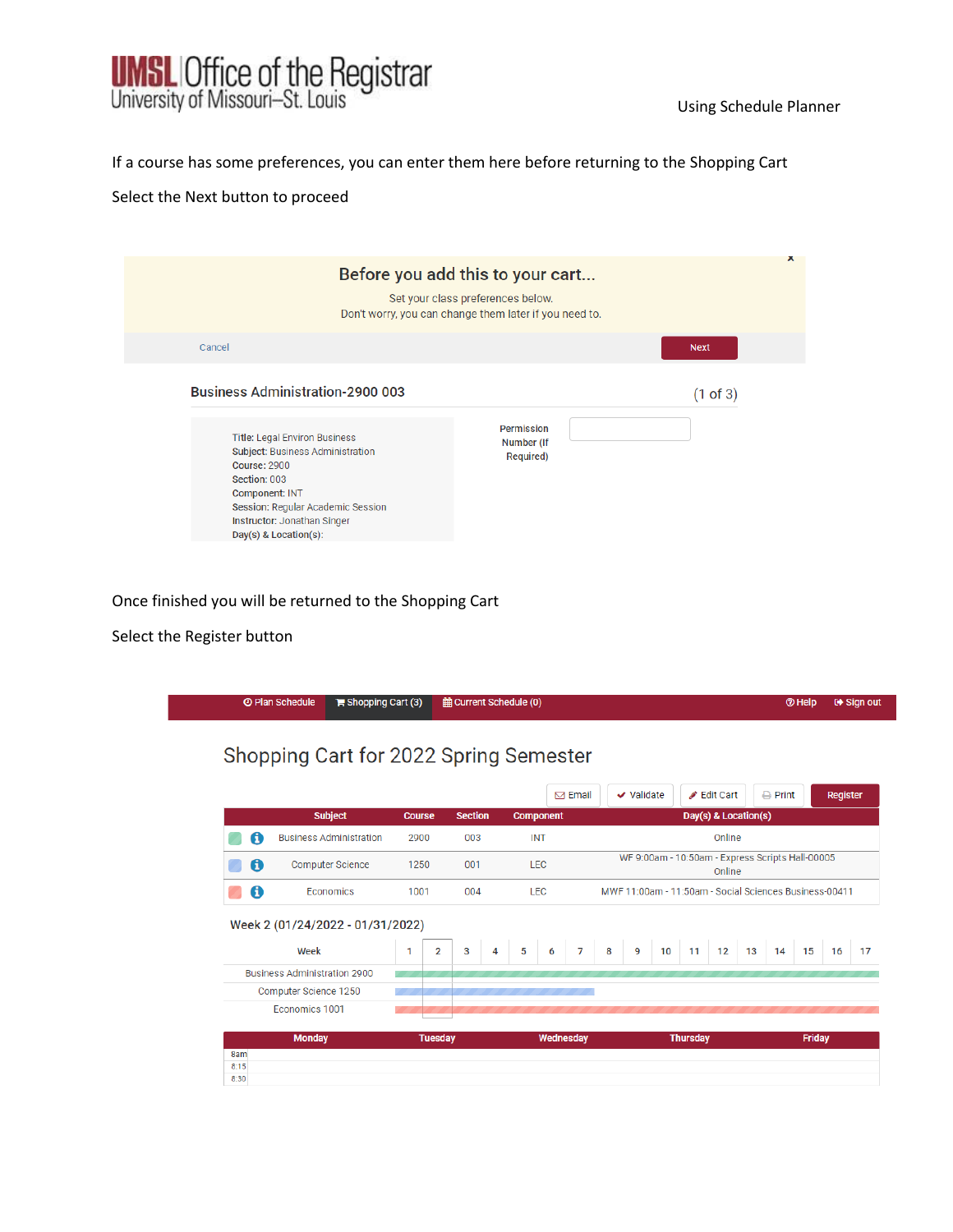

Using Schedule Planner

## You will be prompted to confirm you wish to register Select Continue

| Please Confirm                                                                |        |          |
|-------------------------------------------------------------------------------|--------|----------|
| Confirm that you want to register this schedule by clicking "Continue" below. |        |          |
|                                                                               |        |          |
|                                                                               |        |          |
|                                                                               |        |          |
|                                                                               | Cancel | Continue |
|                                                                               |        |          |

## The results of your registration will be displayed

| Find courses you wish to take for the upcoming term                                                             |
|-----------------------------------------------------------------------------------------------------------------|
| <b>Registration Results</b>                                                                                     |
| $\bullet$ You have been successfully registered for the following courses.                                      |
| Economics-1001, 004, Brian Speicher<br>• Success: This class has been added to your schedule.                   |
| Computer Science-1250, 001, Nazire Koc and Nazire Koc<br>• Success: This class has been added to your schedule. |
| Business Administration-2900, 003, Jonathan Singer<br>• Success: This class has been added to your schedule.    |
| OK                                                                                                              |
|                                                                                                                 |
|                                                                                                                 |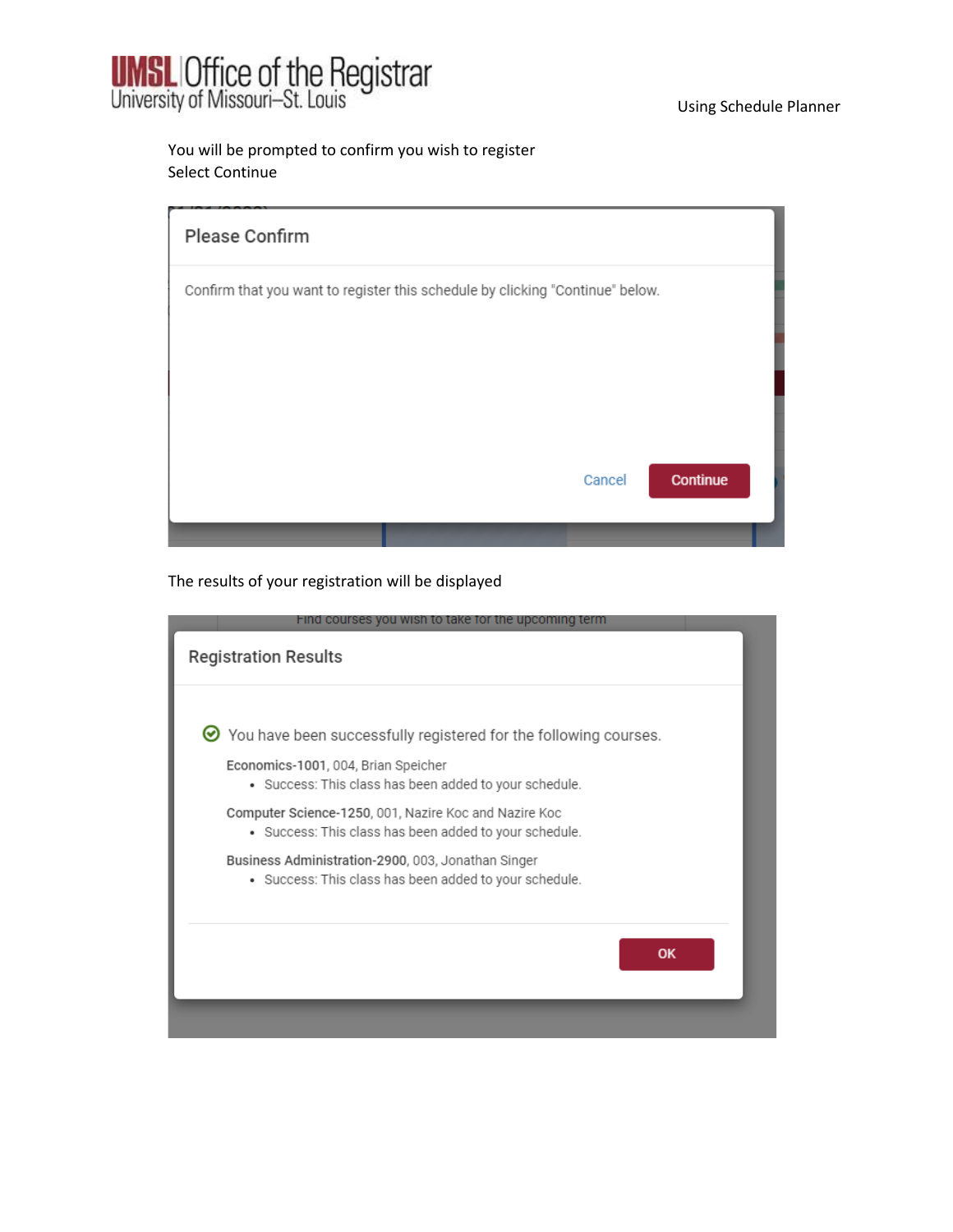

### Select the Sign Out link at the top right hand corner to return to MyView

|                |                                     | <b>O Plan Schedule</b> | Shopping Cart (0)                            |      |                |     | 論 Current Schedule (3) |     |     |                                                        |   |                                                            |    |      |                   |                      |    | <b>O</b> Help |    | <b>■ Sign out</b> |
|----------------|-------------------------------------|------------------------|----------------------------------------------|------|----------------|-----|------------------------|-----|-----|--------------------------------------------------------|---|------------------------------------------------------------|----|------|-------------------|----------------------|----|---------------|----|-------------------|
|                |                                     |                        | My Current Schedule for 2022 Spring Semester |      |                |     |                        |     |     |                                                        |   |                                                            |    |      |                   |                      |    |               |    |                   |
|                |                                     |                        |                                              |      |                |     |                        |     |     |                                                        |   | $\boxdot$ Email                                            |    | Swap |                   | Edit or Drop Classes |    |               |    | $\bigoplus$ Print |
|                |                                     | <b>Status</b>          | <b>Subject</b>                               |      | <b>Course</b>  |     | <b>Section</b>         |     |     | <b>Component</b>                                       |   |                                                            |    |      |                   | Day(s) & Location(s) |    |               |    |                   |
|                |                                     | Enrolled               | <b>Business Administration</b>               |      | 2900           |     | 003                    |     | INT |                                                        |   | Online                                                     |    |      |                   |                      |    |               |    |                   |
|                | A                                   | Enrolled               | <b>Computer Science</b>                      |      | 1250           |     | 001                    |     |     | <b>LEC</b>                                             |   | WF 9:00am - 10:50am - Express Scripts Hall-00005<br>Online |    |      |                   |                      |    |               |    |                   |
|                | A                                   | Enrolled               | <b>Fconomics</b>                             | 1001 |                | 004 |                        | LEC |     | MWE 11:00am - 11:50am - Social Sciences Business-00411 |   |                                                            |    |      |                   |                      |    |               |    |                   |
|                |                                     |                        | Week 2 (01/24/2022 - 01/31/2022)             |      |                |     |                        |     |     |                                                        |   |                                                            |    |      |                   |                      |    |               |    |                   |
|                |                                     | Week                   |                                              | 1    | $\overline{2}$ | 3   | 4                      | 5   | 6   | $\overline{7}$                                         | 8 | 9                                                          | 10 | 11   | $12 \overline{ }$ | 13                   | 14 | 15            | 16 | 17                |
|                | <b>Business Administration 2900</b> |                        |                                              |      |                |     |                        |     |     |                                                        |   |                                                            |    |      |                   |                      |    |               |    |                   |
|                | Computer Science 1250               |                        |                                              |      |                |     |                        |     |     |                                                        |   |                                                            |    |      |                   |                      |    |               |    |                   |
| Economics 1001 |                                     |                        |                                              |      |                |     |                        |     |     |                                                        |   |                                                            |    |      |                   |                      |    |               |    |                   |

## In MyView, select the link for My Class Schedule

| < Student Center                  |                                                                                                                       |
|-----------------------------------|-----------------------------------------------------------------------------------------------------------------------|
| Class Search                      | $\bullet$ motor<br>Schedule Planner                                                                                   |
| <b>Browse Course Catalog</b><br>辰 | ⊕<br>The Schedule Planner helps you plan                                                                              |
| Enrollment<br>$\checkmark$        | your class schedule. You may need to<br>disable the pop-up blocker of your<br>internet browser to successfully launch |
| <b>Schedule Planner</b>           | the Schedule Planner.                                                                                                 |
| My Class Schedule<br>$\Box$       |                                                                                                                       |
| My Weekly Schedule                | Open Schedule Planner                                                                                                 |
| View Final Exam Schedule          |                                                                                                                       |
|                                   |                                                                                                                       |
|                                   |                                                                                                                       |